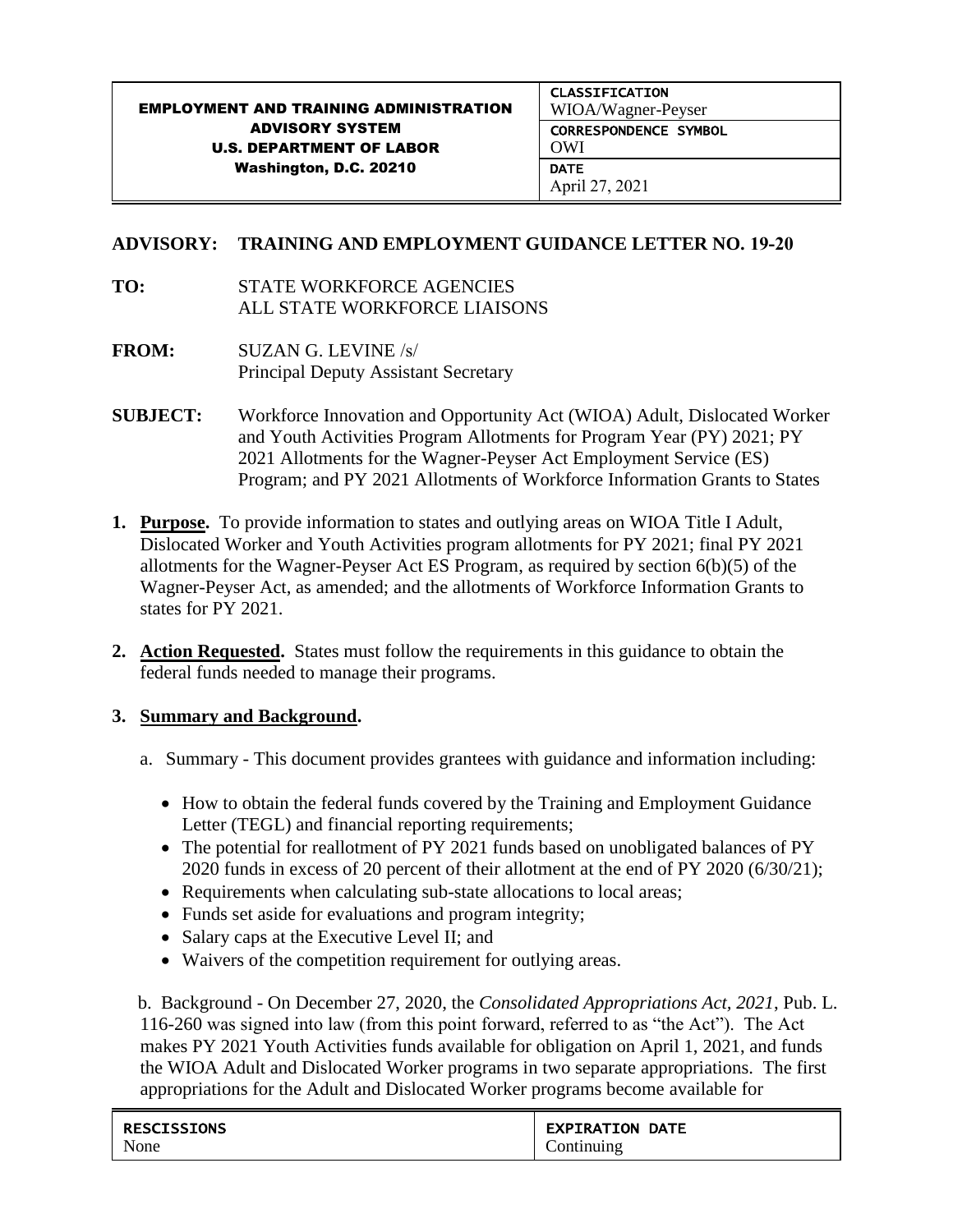obligation on July 1, 2021; this portion is commonly referred to as "base" funds. The second appropriations for the Adult and Dislocated Worker programs become available for obligation on October 1, 2021; this portion is commonly referred to as "advance" funds because they are provided in the appropriations act passed during the fiscal year immediately before the fiscal year when the funds are available. For example, funds for PY 2021 that will be made available on October 1, 2021 were appropriated during FY 2021, but not made available until FY 2022, and are called the FY 2022 "advance" funds. See Attachment A for details.

The Act, Division H, Title I, secs. 106(b) and 107, allows the Secretary of Labor (Secretary) to set aside up to 0.5 percent of each discretionary appropriation for activities related to program integrity and 0.75 percent of most operating funds for evaluations. For 2021, as authorized by the Act, the Department has set aside \$7,466,000 of the Training and Employment Services (TES) and \$1,849,000 of the State Unemployment Insurance and Employment Services Operations (SUIESO) appropriations impacted in this TEGL for these activities. ETA reserved these funds from the WIOA Adult, Youth, Dislocated Worker, Wagner-Peyser Act Employment Service, and Workforce Information Grant program budgets. Any funds not utilized for these reserve activities will be provided to the states.

ETA applied the reductions for evaluations and program integrity from the WIOA Adult and Dislocated Worker programs only to the FY 2022 "advance" funding levels; "base" funding is disseminated at the full amount appropriated in the Act.

The Act also specifies that the Secretary may reserve no more than 10 percent of the Dislocated Worker National Reserve funds to provide technical assistance and carry out additional activities related to the transition to WIOA. Lastly, salary caps are imposed under the Act, Division H, Title I, sec. 105. The funds provided to grantees in these allotments must not be used by a recipient or sub-recipient to pay the salary and bonuses of an individual, either as direct costs or indirect costs, at a rate in excess of Executive Level II. The rates of basic pay for the Executive Schedule are found at [https://www.opm.gov/policy](https://www.opm.gov/policy-data-oversight/pay-leave/salaries-wages/)[data-oversight/pay-leave/salaries-wages/.](https://www.opm.gov/policy-data-oversight/pay-leave/salaries-wages/) States also may establish lower salary caps. See TEGL No. 5-06, "Implementing the Salary and Bonus Limitations in Public Law 109-234."

WIOA allotments for states are based on formula provisions contained in WIOA (see Attachment B for WIOA and Wagner-Peyser Act formula descriptions). The Act waives the competition requirement regarding funding to outlying areas (i.e., American Samoa, Guam, Commonwealth of the Northern Mariana Islands, the Republic of Palau, and the United States Virgin Islands). For PY 2021, outlying area grant amounts are based on the administrative formula determined by the Secretary that was used under WIA.

WIOA specifically included the Republic of Palau as an outlying area, except during any period for which the Secretary of Labor and the Secretary of Education determine that a Compact of Free Association is in effect and contains provisions for training and education assistance prohibiting the assistance provided under WIOA. No such determinations prohibiting assistance have been made (WIOA sec. 3(45)(B)). WIOA updated the Compact of Free Association Amendments of 2003, Pub. L. 108-188 (December 17, 2003) so that the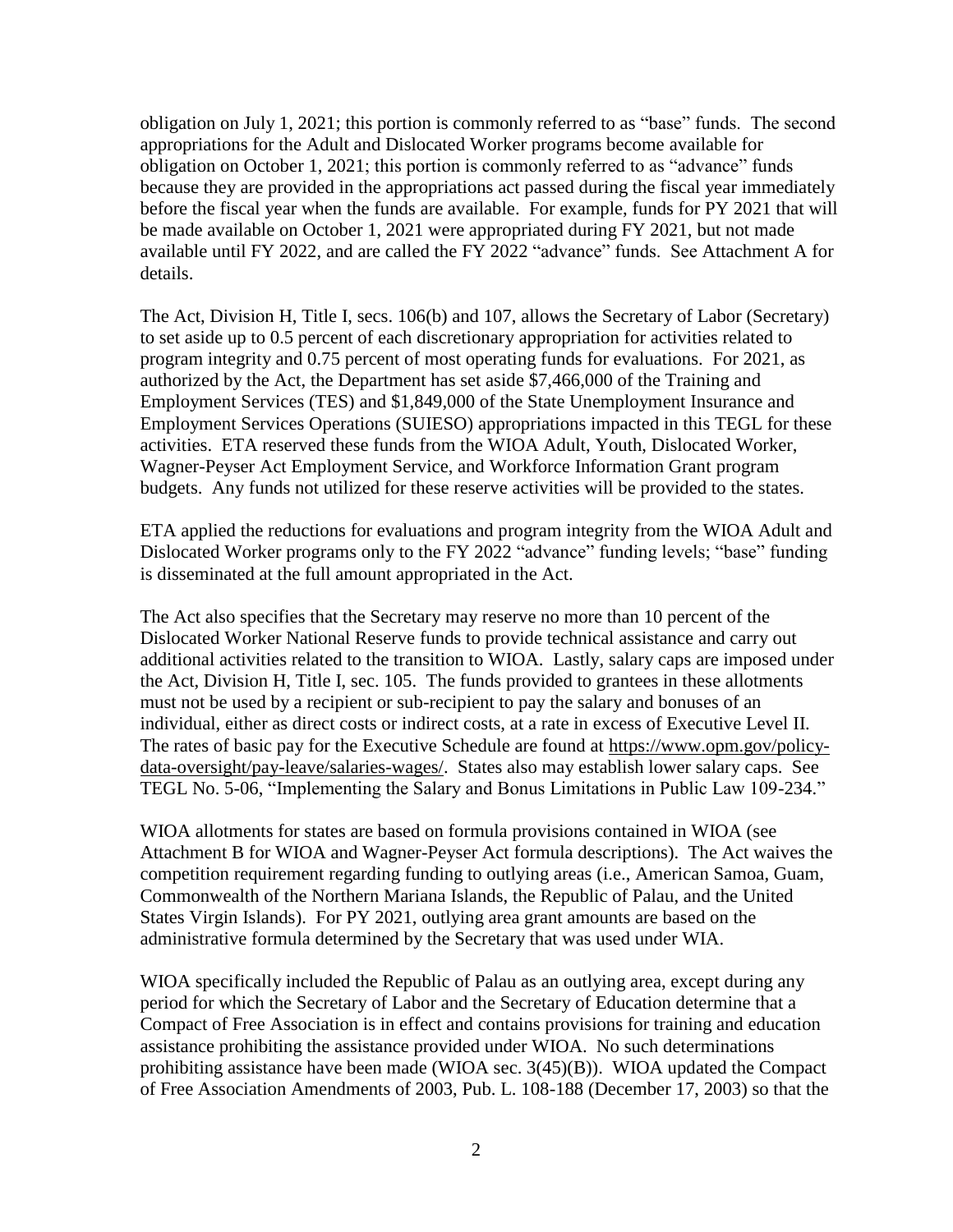Republic of Palau remained eligible for WIOA Title I funding. See 48 U.S.C. 1921d(f)(1)(B)(ix). The National Defense Authorization Act for Fiscal Year 2018, Pub. L. 115-91 (December 12, 2017), Division A, Title XII, Subtitle F, sec. 1259C(c) authorized WIOA Title I funding to Palau through FY 2024.

In addition to this TEGL, ETA will publish the allotments and descriptions of the allotment formulas in the *Federal Register*. In this *Federal Register* notice, ETA will invite comments on the allotment formula for outlying areas.

- **4. WIOA PY 2021 Allotments.** Please see Appendices I through V for guidance and Attachments A through J for formula descriptions and allotment tables.
- **5. Inquiries.** Questions regarding these allotments may be directed to the appropriate Regional Office. Information on allotments and planning requirements may also be found on the ETA Web site at <https://www.dol.gov/agencies/eta>

# **6. References.**

- Consolidated Appropriations Act, 2021 (Pub. L. 116-260);
- The National Defense Authorization Act for Fiscal Year 2018, Pub. L. 115-91 (December 12, 2017), Division A, Title XII, Subtitle F, sec. 1259C(c);
- Balanced Budget and Emergency Deficit Control Act of 1985, as amended (Title II of Pub. L. 99-177;
- Bipartisan Budget Act of 2018 (Pub. L. 115-123);
- Budget Control Act of 2011 (Pub. L. 112-25);
- Training and Employment Guidance Letter (TEGL) No. 14-17, *Updated Disadvantaged Youth and Adult Data for use in Program Year (PY) 2018 and future Workforce Innovation and Opportunity Act (WIOA) Youth and Adult Within-State Allocation Formulas;*
- Workforce Innovation and Opportunity Act (Pub. L. 113-128);
- Wagner-Peyser Act, as amended (29 U.S.C. 49 et seq.);
- Compact of Free Association Amendments of 2003 (Pub. L. 108-188);
- TEGL No. 5-06*, Implementing the Salary and Bonus Limitations in Public Law 109- 234;*
- TEGL No. 20-19, *Revised ETA-9130 Financial Report, Instructions, and Additional Guidance*; and
- *Local Area Unemployment Statistics (LAUS) Technical Memorandum No. S-20-15, Program Year 2021 Areas of Substantial Unemployment under the Workforce Innovation and Opportunity Act, dated August 3, 2020.*

# **7. Attachments.**

- Appendix I WIOA Youth Allotment Activities
- Appendix  $II WIOA$  Adult Allotment Activities
- Appendix III WIOA Dislocated Worker Allotment Activities
- Appendix IV Wagner-Peyser Act ES Allotment Activities